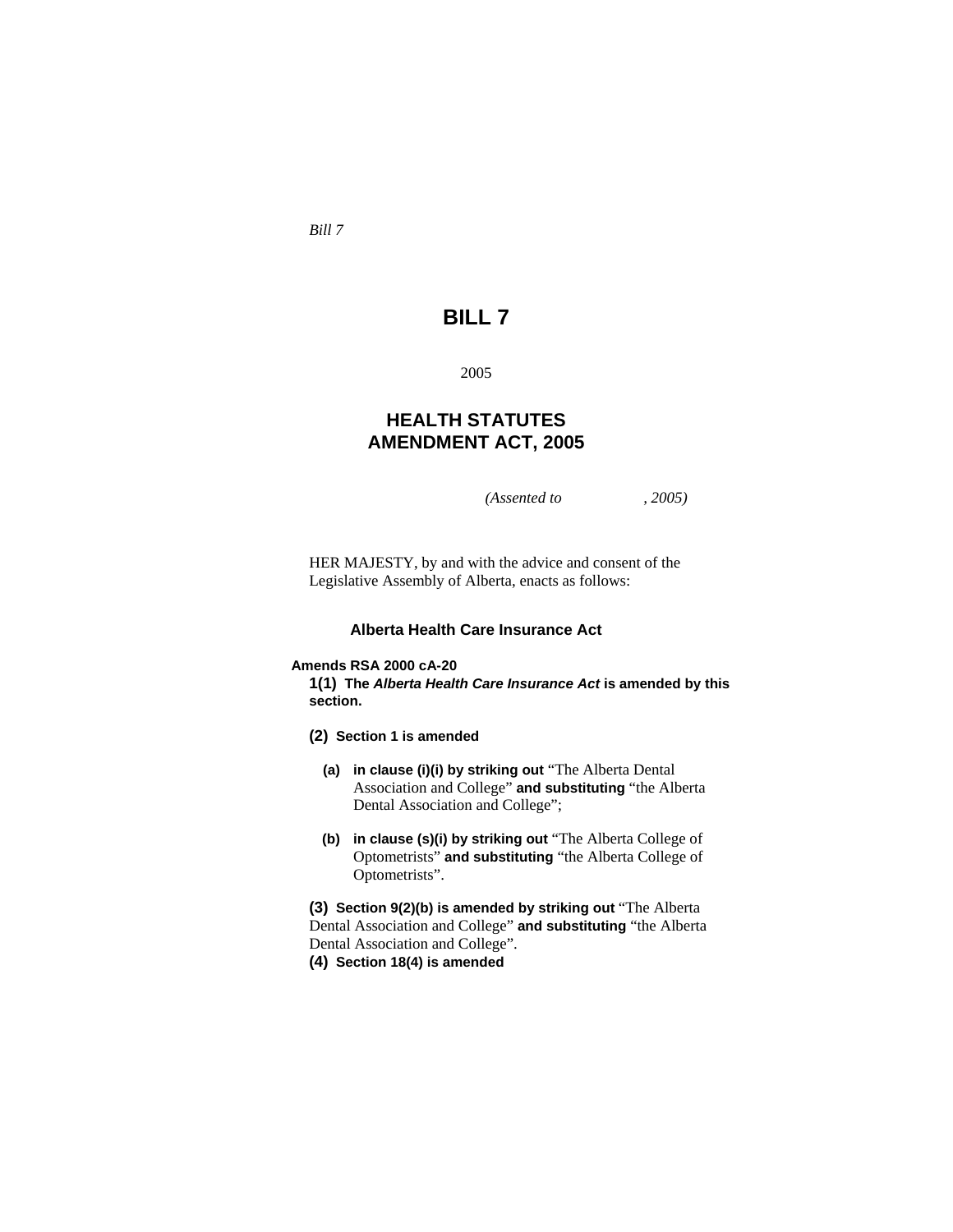- **(a) in clause (b) by striking out** "The Alberta Dental Association and College" **and substituting** "the Alberta Dental Association and College";
- **(b) in clause (c) by striking out** "The Alberta College of Optometrists" **and substituting** "the Alberta College of Optometrists".
- **(5) Section 22(20) is amended**
	- **(a) in clause (b) by striking out** "The Alberta Dental Association and College" **and substituting** "the Alberta Dental Association and College";
	- **(b) in clause (c) by striking out** "The Alberta College of Optometrists" **and substituting** "the Alberta College of Optometrists".

### **Government Organization Act**

### **Amends RSA 2000 cG-10**

**2 The** *Government Organization Act* **is amended in Schedule 7.1** 

- **(a) in section 1** 
	- **(i) by adding the following after clause (a):**
	- (a.1) "administration of a drug" means the supplying of a dose of a drug to a person for the purpose of immediate ingestion, application, inhalation, insertion, instillation or injection;
	- **(ii) in clause (b) by adding** ", but does not include reconstituting a drug or drugs with only water" **after**  "dispensing a drug or drugs";
	- **(iii) by repealing clause (c) and substituting the following:**
		- (c) "dispense" means
			- (i) with respect to drugs, to provide a drug pursuant to a prescription for a person, but does not include the administration of a drug to a person;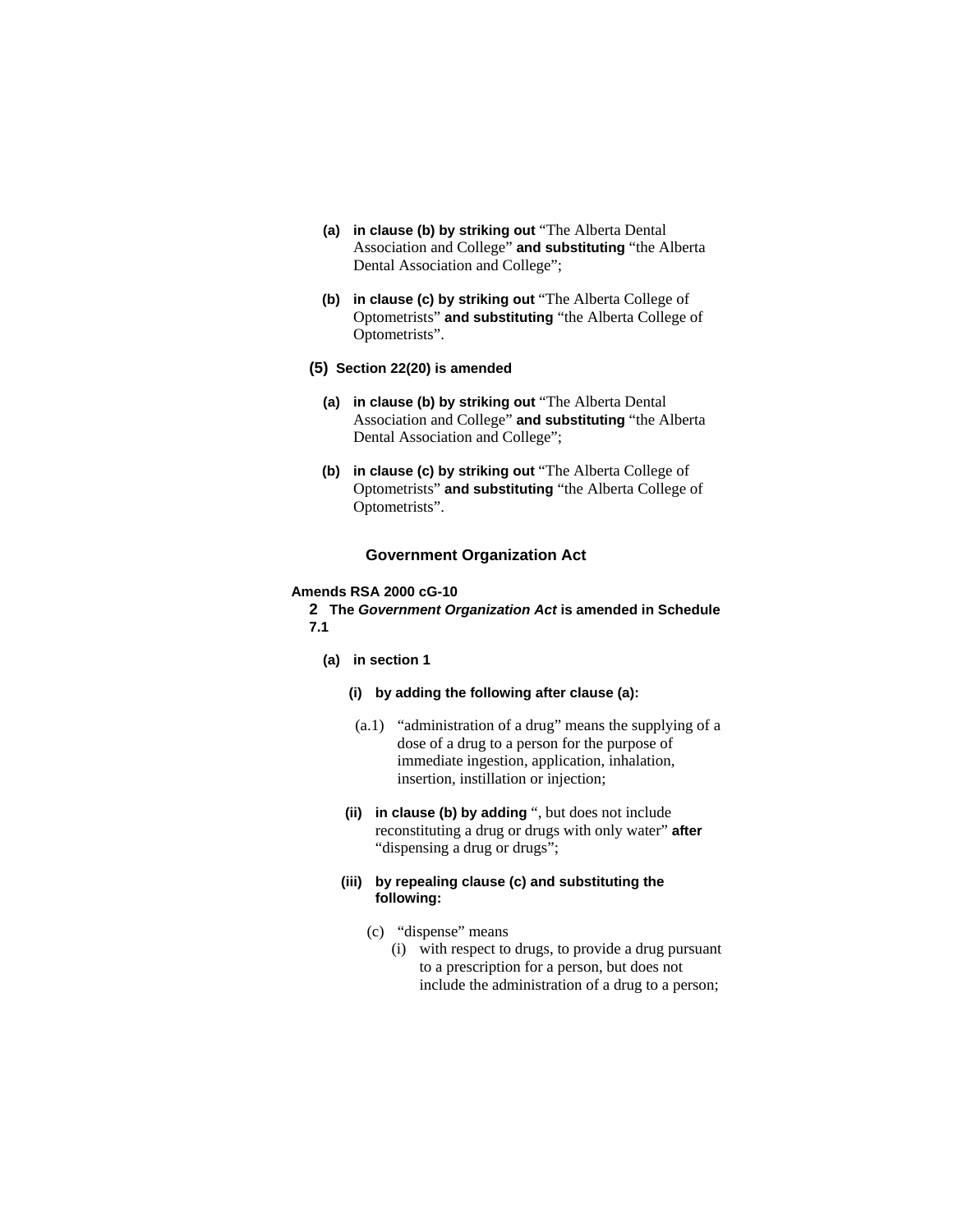- (ii) with respect to corrective lenses, to verify corrective lenses objectively to the prescription;
- **(b) in section 2(1)(h) by striking out** "prescribe, dispense, compound or".

#### **Health Care Protection Act**

#### **Amends RSA 2000 cH-1**

**3(1) The** *Health Care Protection Act* **is amended by this section.** 

**(2) Section 21(5) is amended by striking out** "The Alberta Dental Association and College" **and substituting** "the Alberta Dental Association and College".

**(3) Section 25(2) is amended by striking out** "The Alberta Dental Association and College" **and substituting** "the Alberta Dental Association and College".

**(4) Section 29(c) and (d) are amended by striking out** "The Alberta Dental Association and College" **and substituting** "the Alberta Dental Association and College".

### **Health Professions Act**

#### **Amends RSA 2000 cH-7**

**4(1) The** *Health Professions Act* **is amended by this section.** 

**(2) Section 128 is amended by adding the following after subsection (10):**

**(11)** No regulated member shall use the term "specialist" or hold himself or herself out to be a specialist in connection with providing a health service unless the regulated member is authorized to use the term "specialist" by a Schedule to this Act or by a regulation made under section 131.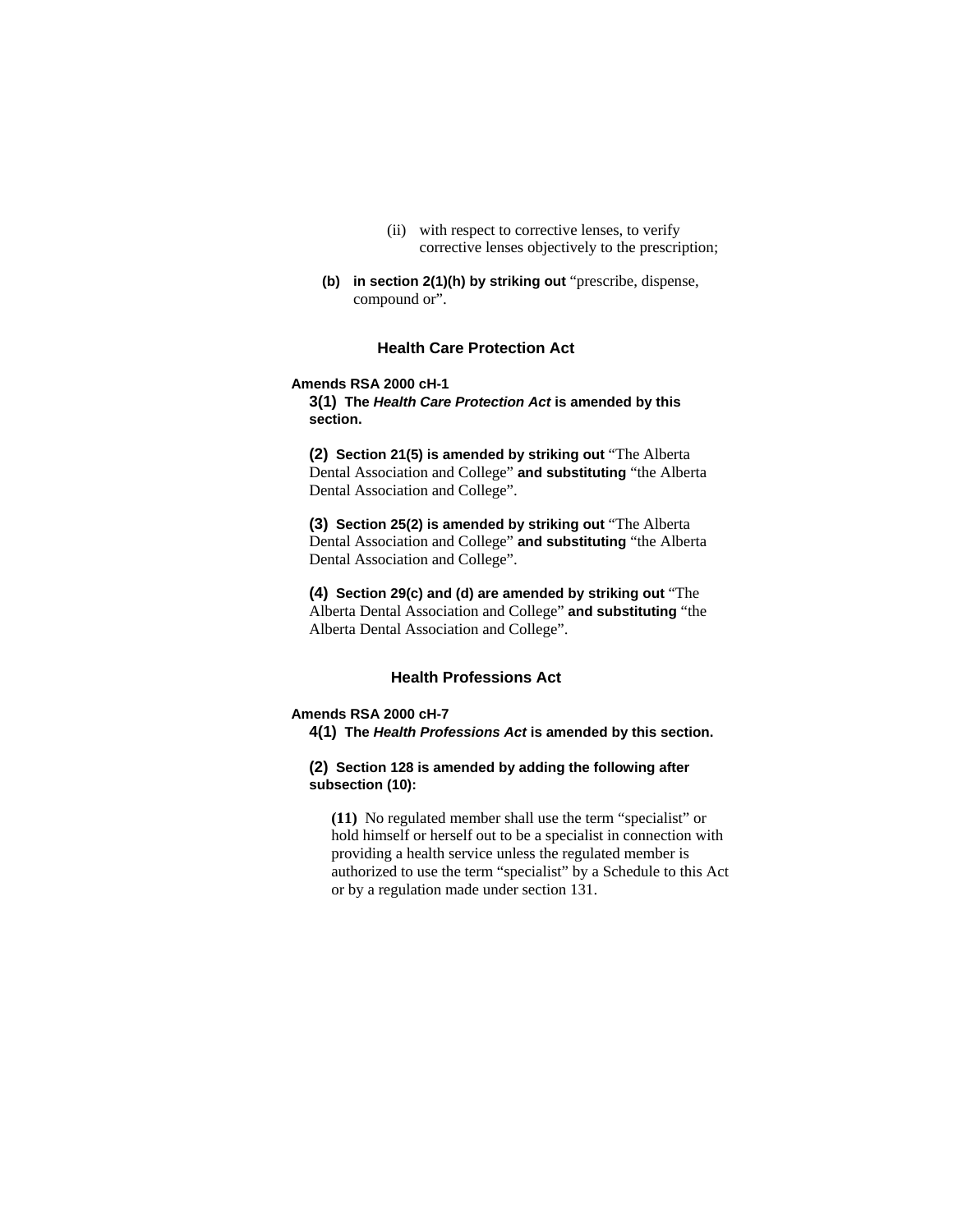**(3) Section 131(1)(k) is amended by adding** " "specialist"," **before** " "registered" ".

- **(4) Section 146 is amended** 
	- **(a) by repealing subsection (1) and substituting the following:**

**Consequential amendments 146(1) The** *Fatality Inquiries Act* **is amended** 

- **(a) in section 1(l) by striking out** "College of Physicians and Surgeons of the Province of Alberta" **and substituting** "College of Physicians and Surgeons of Alberta";
- **(b) in section 8** 
	- **(i) in subsection (1)(a) by striking out** "College of Physicians and Surgeons of the Province of Alberta" **and substituting** "College of Physicians and Surgeons of Alberta";
	- **(ii) in subsection (2) by striking out** "*Medical Profession Act*" **and substituting** "*Health Professions Act*".
- **(b) by repealing subsection (2) and substituting the following:**
- **(2) The** *Alberta Health Care Insurance Act* **is amended** 
	- **(a) in section 1(g) by striking out** "College of Physicians and Surgeons of the Province of Alberta" **and substituting** "College of Physicians and Surgeons of Alberta";
	- **(b) in section 1(t)(i) by striking out** "a person registered as a medical practitioner or as an osteopathic practitioner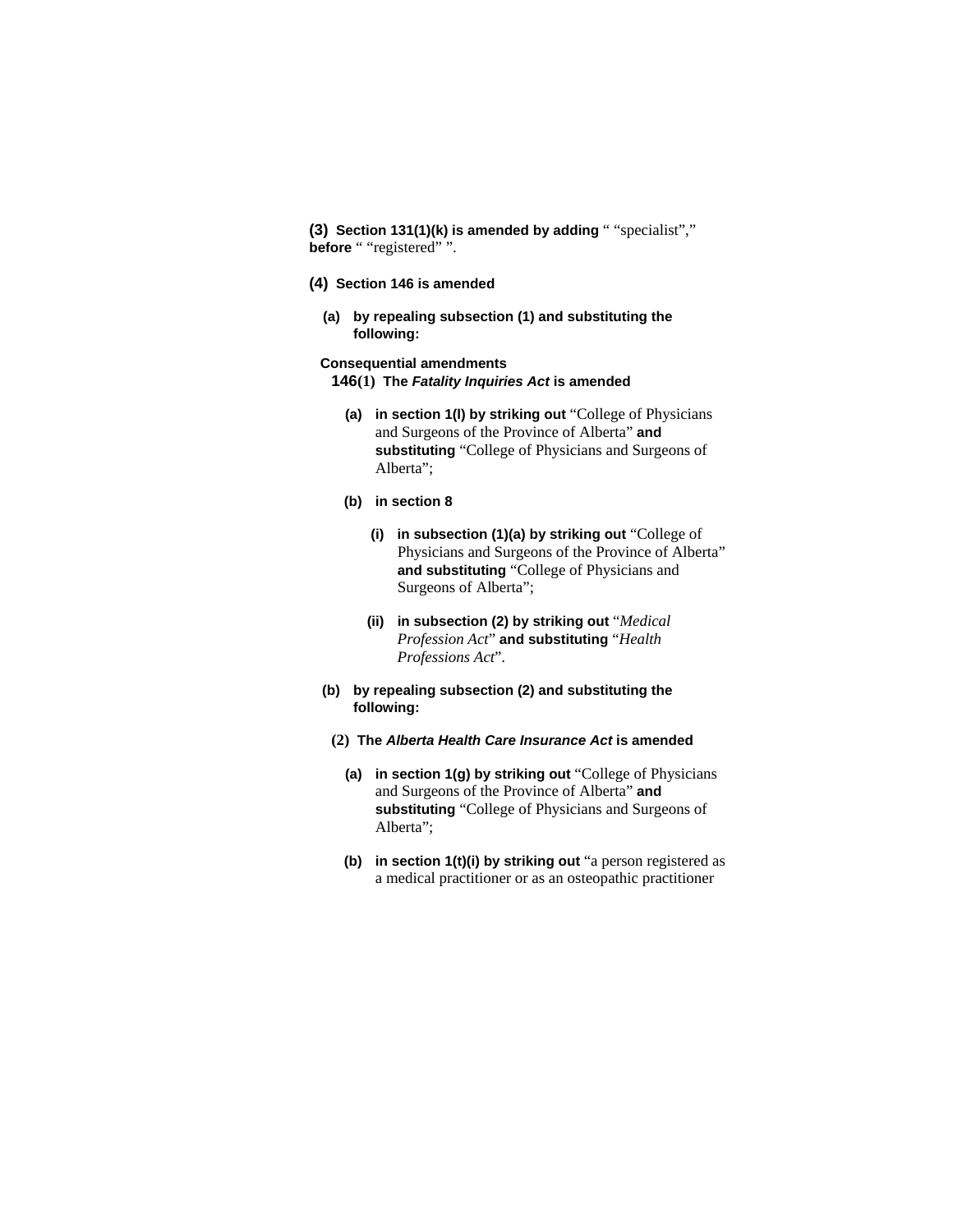under the *Medical Profession Act*" **and substituting** "a regulated member of the College of Physicians and Surgeons of Alberta under the *Health Professions Act* who holds a practice permit respecting the practice of medicine, surgery or osteopathy, or a professional corporation registered with the College of Physicians and Surgeons of Alberta";

#### **(c) by repealing section 22(20)(a) and substituting the following:**

- (a) the council or hearing tribunal of the College,
- **(c) by adding the following before subsection (3):**

**(2.1) The** *Alberta Heritage Foundation for Medical Research Act* **is amended in section 2(1)(a) by striking out** "College of Physicians and Surgeons of the Province of Alberta" **and substituting** "College of Physicians and Surgeons of Alberta".

- **(d) by repealing subsection (6.1) and substituting the following:** 
	- **(6.1) The** *Health Care Protection Act* **is amended** 
		- **(a) in section 21(5) by striking out** "College of Physicians and Surgeons of the Province of Alberta" **and substituting** "College of Physicians and Surgeons of Alberta";
		- **(b) in section 25(2) by striking out** "College of Physicians and Surgeons of the Province of Alberta" **and substituting** "College of Physicians and Surgeons of Alberta";
		- **(c) in section 29** 
			- **(i) in clause (a)(i)** 
				- **(A) by striking out** "College of Physicians and Surgeons of the Province of Alberta" **and substituting** "College of Physicians and Surgeons of Alberta";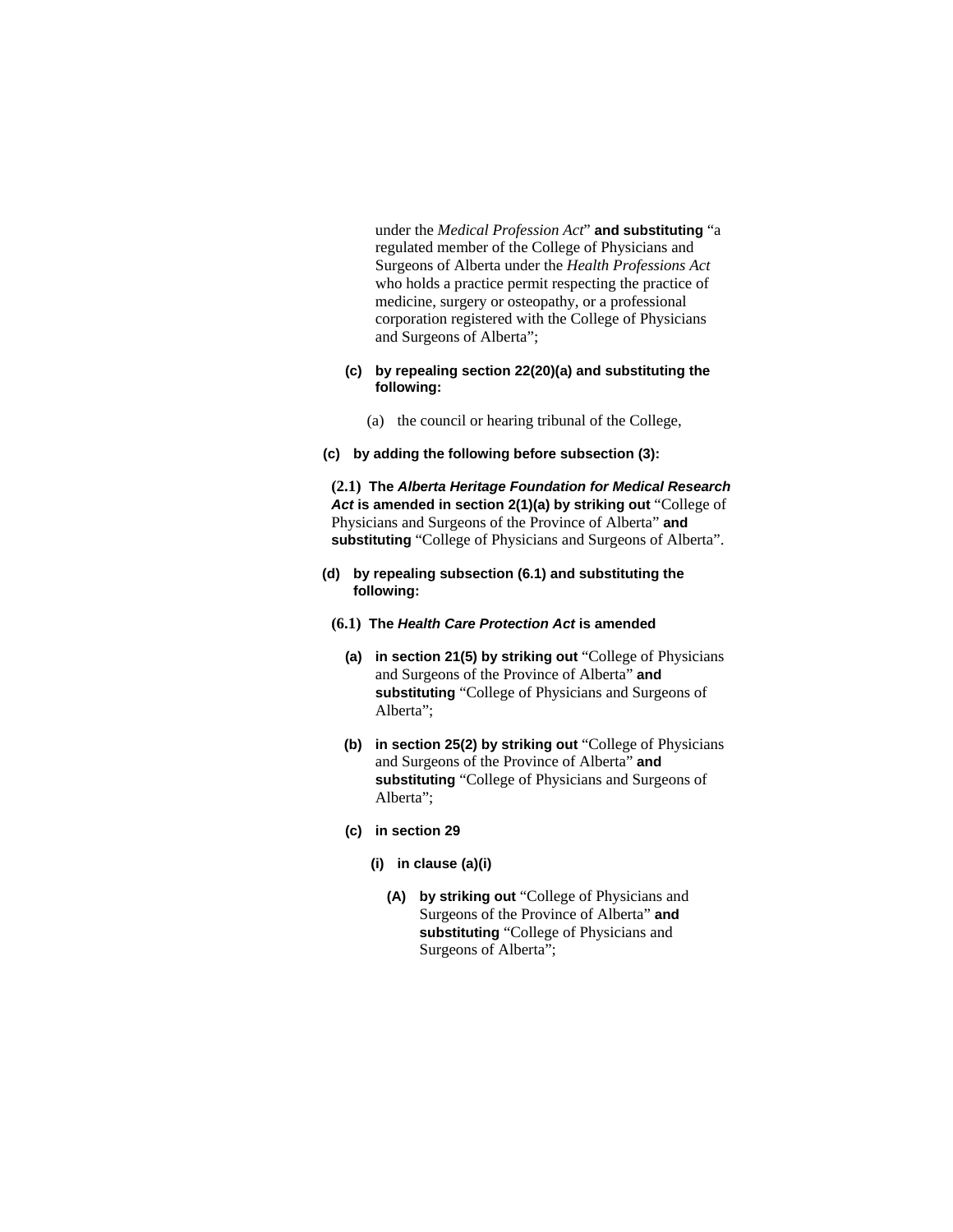- **(B) by striking out** "within the meaning of section 103 of the *Medical Profession Act* and the bylaws under that Act or" **and substituting** "under";
- **(ii) in clause (c) by striking out** "College of Physicians and Surgeons of the Province of Alberta" **and substituting** "College of Physicians and Surgeons of Alberta".

### **(e) by repealing subsection (8) and substituting the following:**

**(8) The** *Mental Health Act* **is amended** 

### **(a) by repealing section 1(l) and substituting the following:**

 (l) "psychiatrist" means a person who is a regulated member of, and who has been granted specialty recognition in psychiatry by, the College of Physicians and Surgeons of Alberta under the *Health Professions Act*;

### **(b) in section 17(7)(m)**

- **(i) by striking out** "of the College of Physicians and Surgeons of the Province of Alberta or an investigating committee under the *Medical Profession Act"* **and substituting** "or hearing tribunal of the College of Physicians and Surgeons of Alberta";
- **(ii) in subclause (i) by striking out** "College or" **and substituting** "College of Physicians and Surgeons of Alberta or".

**(8.1) The** *M.S.I. Foundation Act* **is amended in section 4(1)(a) by striking out** "College of Physicians and Surgeons of the Province of Alberta" **and substituting** "College of Physicians and Surgeons of Alberta".

**(5) Section 152(1)(b) is repealed and the following is substituted:**

**(b) in section 18(4)(e) by striking out** "Council of Management of the Alberta Podiatry Association" **and**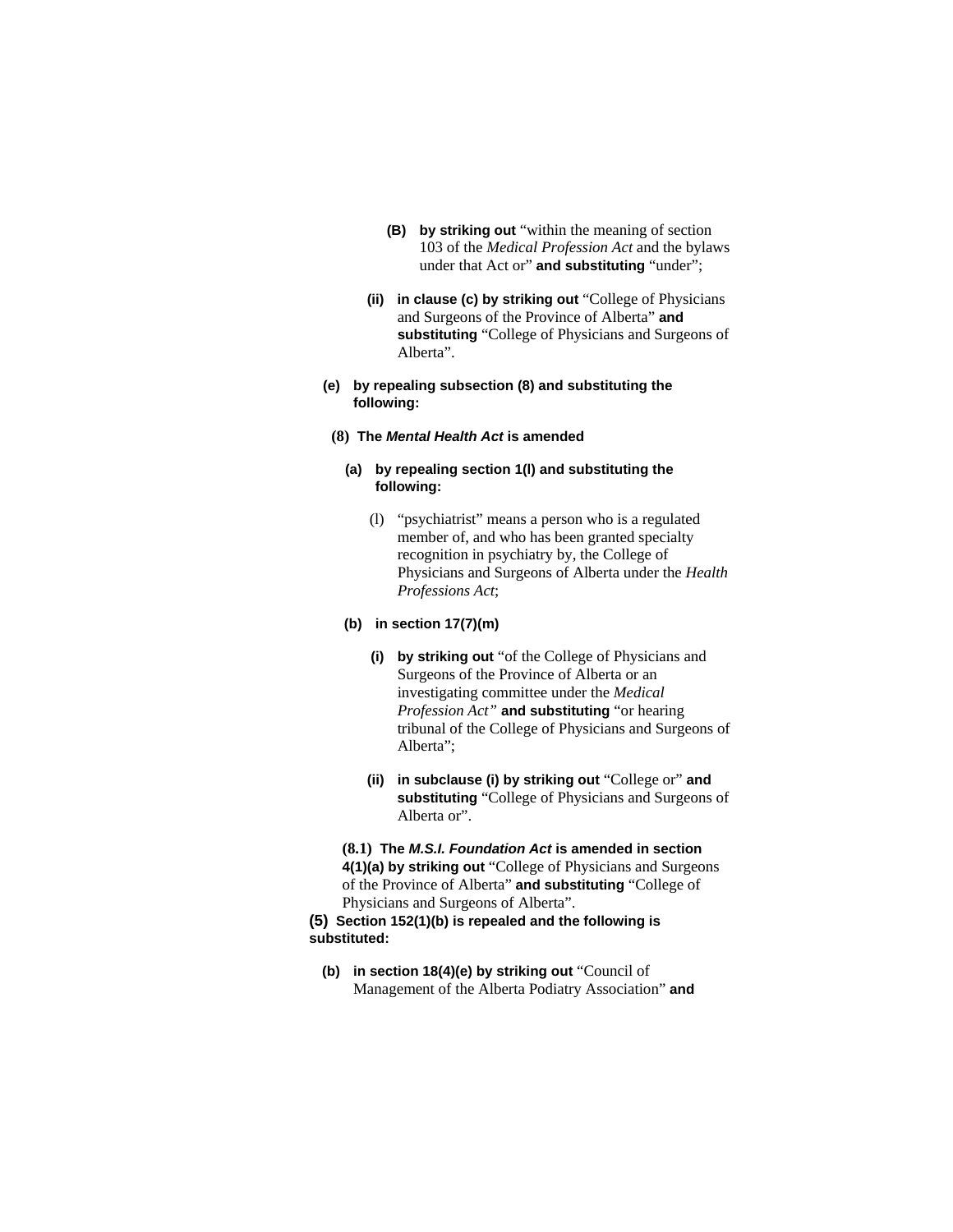**substituting** "board of directors of the Alberta Podiatry Association";

**(6) Schedule 3, section 2 is amended by repealing clause (b) and substituting the following:** 

(b) CLXT;

**(7) Schedule 5, section 2 is amended by repealing clauses (e) and (f) and substituting the following:** 

- (e) DH;
- (f) RDH.

#### **(8) Schedule 7 is amended**

- **(a) in section 12(3) and (4) by striking out** "College of Physicians and Surgeons of the Province of Alberta" **wherever it occurs and substituting** "College of Physicians and Surgeons of Alberta".
- **(b) in the following provisions by striking out** "The Alberta Dental Association and College" **wherever it occurs and substituting** "the Alberta Dental Association and College":
	- section 1; section 2; section 4; section  $5(a)$  to (e); section 6;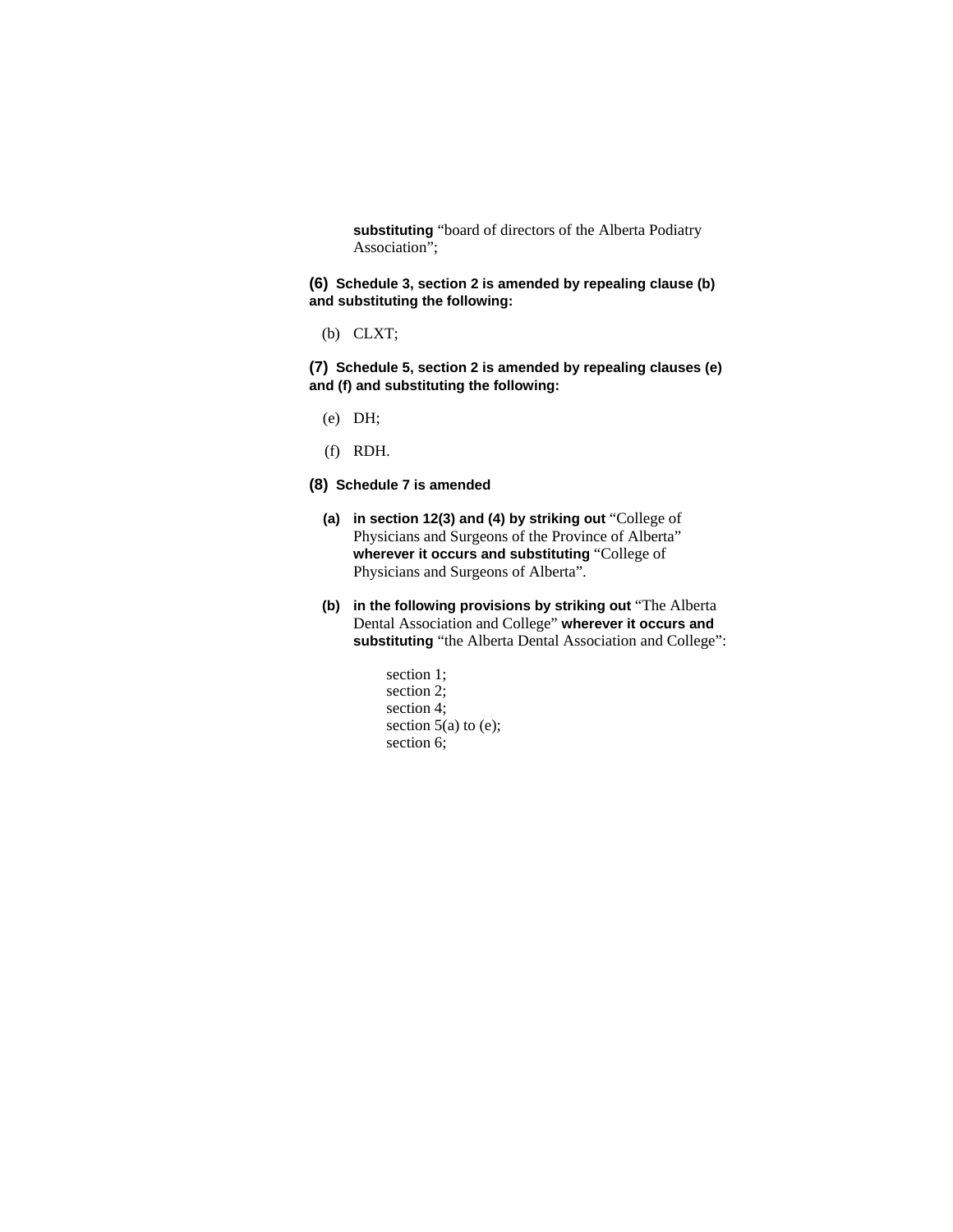```
section 7; 
section 8(2), (4) and (5);
section 9(2);
section 10(3);
section 11(b).
```
**(9) Schedule 8, section 2 is amended by adding the following after clause (a):** 

(a.1) provisional denturist.

**(10) The heading to Schedule 12 is amended by striking out**  "**and Electroneurophysiologists**"**.**

**(11) Schedule 15 is amended in the following provisions by striking out** "The Alberta College of Occupational Therapists" **wherever it occurs and substituting** "the Alberta College of Occupational Therapists":

> section 1; section 2; section 4; section  $5(a)$  to (f); section 6(a) and (b); section  $6.1(a)$ ; section  $7(2)$  and  $(4)$ ; section  $8(2)$  and  $(3)$ ; section 9(2); section 10(3).

**(12) Schedule 17 is amended in the following provisions by striking out** "The Alberta College of Optometrists" **wherever it occurs and substituting** "the Alberta College of Optometrists":

> section  $1(1)$ ; section 2; section 4; section 6(a) to (d); section 7(1), (2), (3) and (4); section 8(2), (4) and (5); section 9(2); section  $10(2)$ ; section 11(3).

**(13) Schedule 18, section 2 is amended**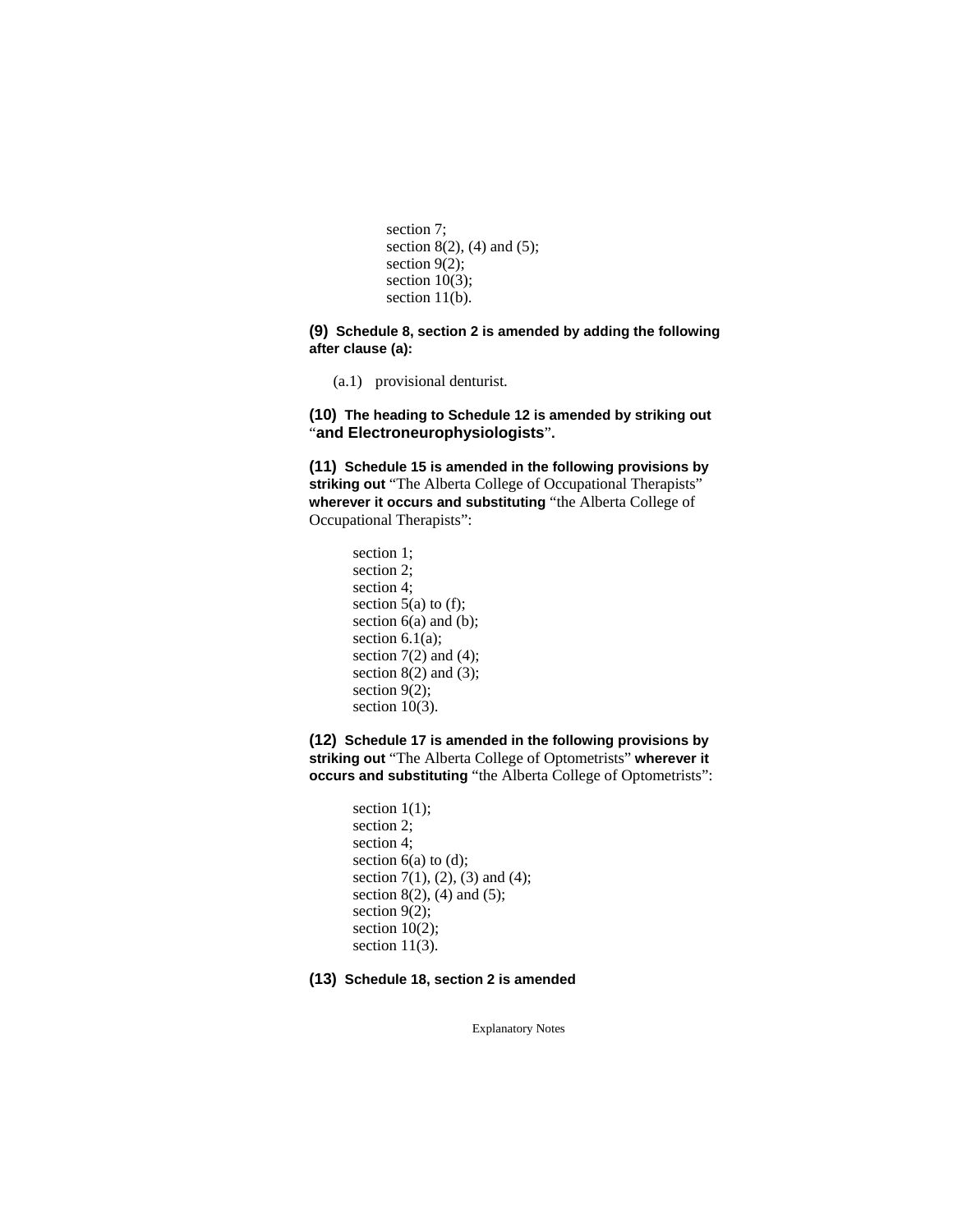### **(a) by adding the following after clause (c):**

- (c.1) emergency medical technologist-paramedic (critical care paramedic);
- **(b) by repealing clauses (f) to (h) and substituting the following:** 
	- (f) EMR;
	- (g) EMT;
	- (h) EMT-P;
	- (i) EMT-P (CCP).

### **(14) Schedule 21 is amended**

**(a) by repealing section 1(2) and substituting the following:** 

**(2)** On the coming into force of this Schedule, the corporation known as the Alberta Podiatry Association is continued as a corporation under the same name.

### **(b) in the following provisions by striking out** "College of Physicians and Surgeons of the Province of Alberta" **wherever it occurs and substituting** "College of Physicians and Surgeons of Alberta":

section 1(1), (3), (4), (5) and (6); section 2; section 4; section  $6(1)$  and  $(2)$ ; section  $7(a)$  and (b); section 8(1), (2), (3), (4), (6) and (19); section 9(1); section  $11(1)$ ; section 14; section 15(1), (3) and (4); section 16(2), (4) and (5); section 17(2); section 18(2); section 19(2), (3), (5), (10) and (13).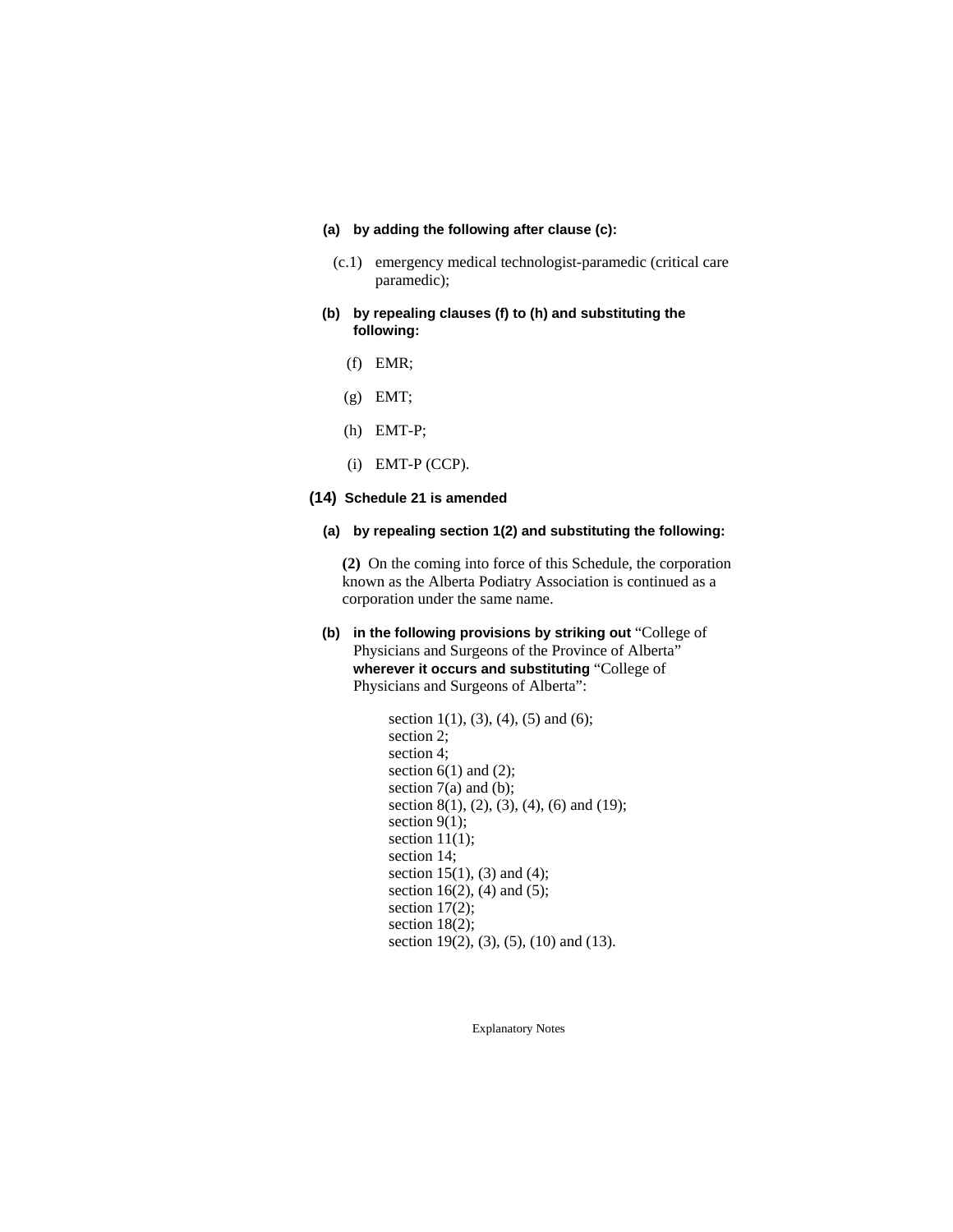**(15) Schedule 22 is amended in the following provisions by striking out** "The College of Alberta Psychologists" **wherever it occurs and substituting** "the College of Alberta Psychologists":

> section 1; section 2; section 4; section 5; section 6; section 7; section 8; section 9.

**(16) Schedule 24, section 2 is amended by repealing clauses (e) to (g) and substituting the following:** 

- (e) RN;
- (f) CGN;
- (g) NP.
- **(17) Schedule 25, section 2 is amended**
	- **(a) by repealing clauses (f) and (g) and substituting the following:** 
		- (f) RPN;
		- (g) PN;
	- **(b) by repealing clauses (i) and (j) and substituting the following:** 
		- (i) MDN;
		- (j) RMDN.

#### **(18) Schedule 26, section 2 is amended by adding the following after clause (c):**

(c.1) provisional respiratory therapist;

**(19) The following provisions are amended by striking out**  "The Alberta College of Optometrists" **wherever it occurs and substituting** "the Alberta College of Optometrists":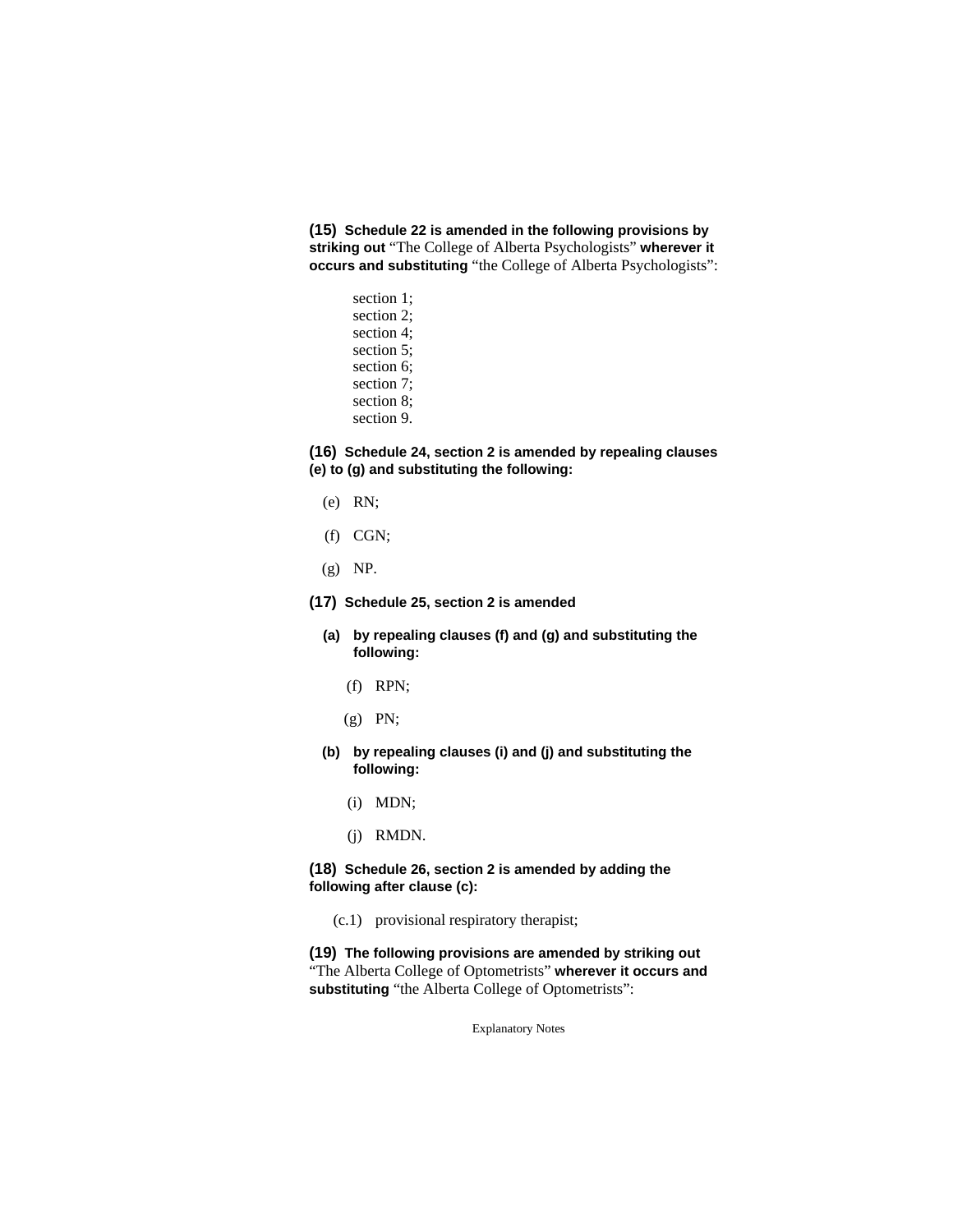section  $98(1)(c)$ ; section 102.1(1)(c); section 103(b)(iv); section 104(d) and (h); section 106(1)(d); section 107(d); section 108(d).

**(20) The following provisions are amended by striking out**  "The Alberta Dental Association and College" **wherever it occurs and substituting** "the Alberta Dental Association and College":

section  $98(1)(b)$ ; section 102.1(1)(a); section  $103(b)(ii)$ ; section 104(b) and (f); section  $106(1)(b)$ ; section 107(b); section 108(b).

**(21) The following provisions are amended by striking out** 

"College of Physicians and Surgeons of the Province of Alberta" **wherever it occurs and substituting** "College of Physicians and Surgeons of Alberta":

section  $98(1)(a)$ ; section 102.1(1)(d) and (3); section 103(b)(i); section  $104(a)$  and (e); section  $106(1)(a)$ ; section 107(a); section 108(a); section 146; section  $152(1)(a)$ .

### **Hospitals Act**

### **Amends RSA 2000 cH-12**

**5 The** *Hospitals Act* **is amended in section 20(2) by striking out** "The Alberta Dental Association and College" **and**  substituting "the Alberta Dental Association and College";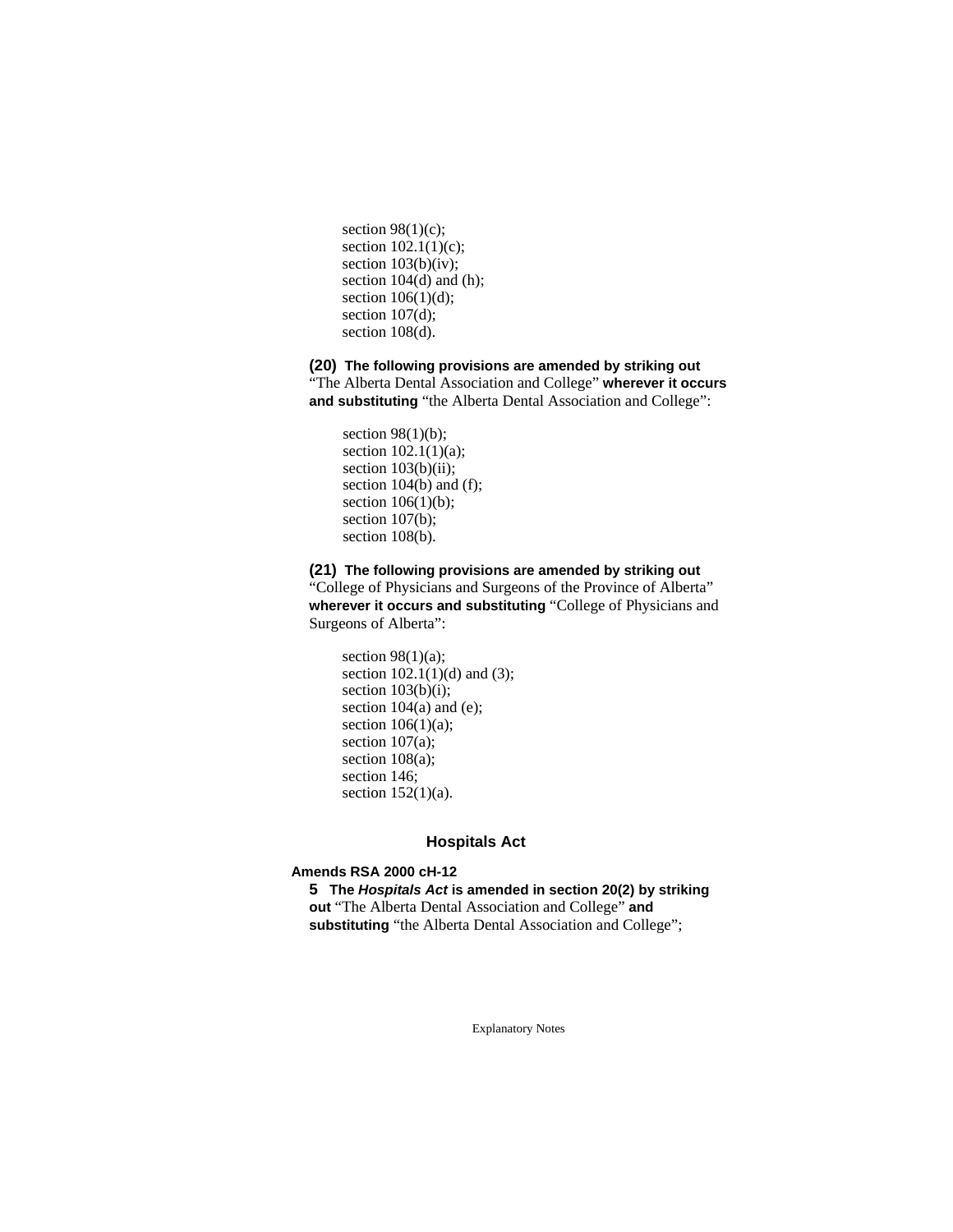### **Mental Health Act**

### **Amends RSA 2000 cM-13**

**6 The** *Mental Health Act* **is amended in section 17(7)(n)(i) by striking out** "The Alberta Dental Association and College" **and substituting** "the Alberta Dental Association and College".

### **Opticians Act**

#### **Amends RSA 2000 cO-9**

**7 The** *Opticians Act* **is amended by repealing section 52(1)(a)(i) and substituting the following:** 

(i) the Alberta College of Optometrists;

### **Public Health Act**

### **Amends RSA 2000 cP-37**

**8(1) The** *Public Health Act* **is amended by this section.** 

- **(2) Section 1(ee.1) is repealed.**
- **(3) Section 11 is repealed.**
- **(4) Section 66(1)(aa), (bb) and (cc) are repealed.**

**(5) Sections 141 and 147(6)(a) of the** *Health Professions Act* **are repealed.**

**(6) This section comes into force on the coming into force of Schedule 24 to the** *Health Professions Act***.** 

**Explanatory Notes**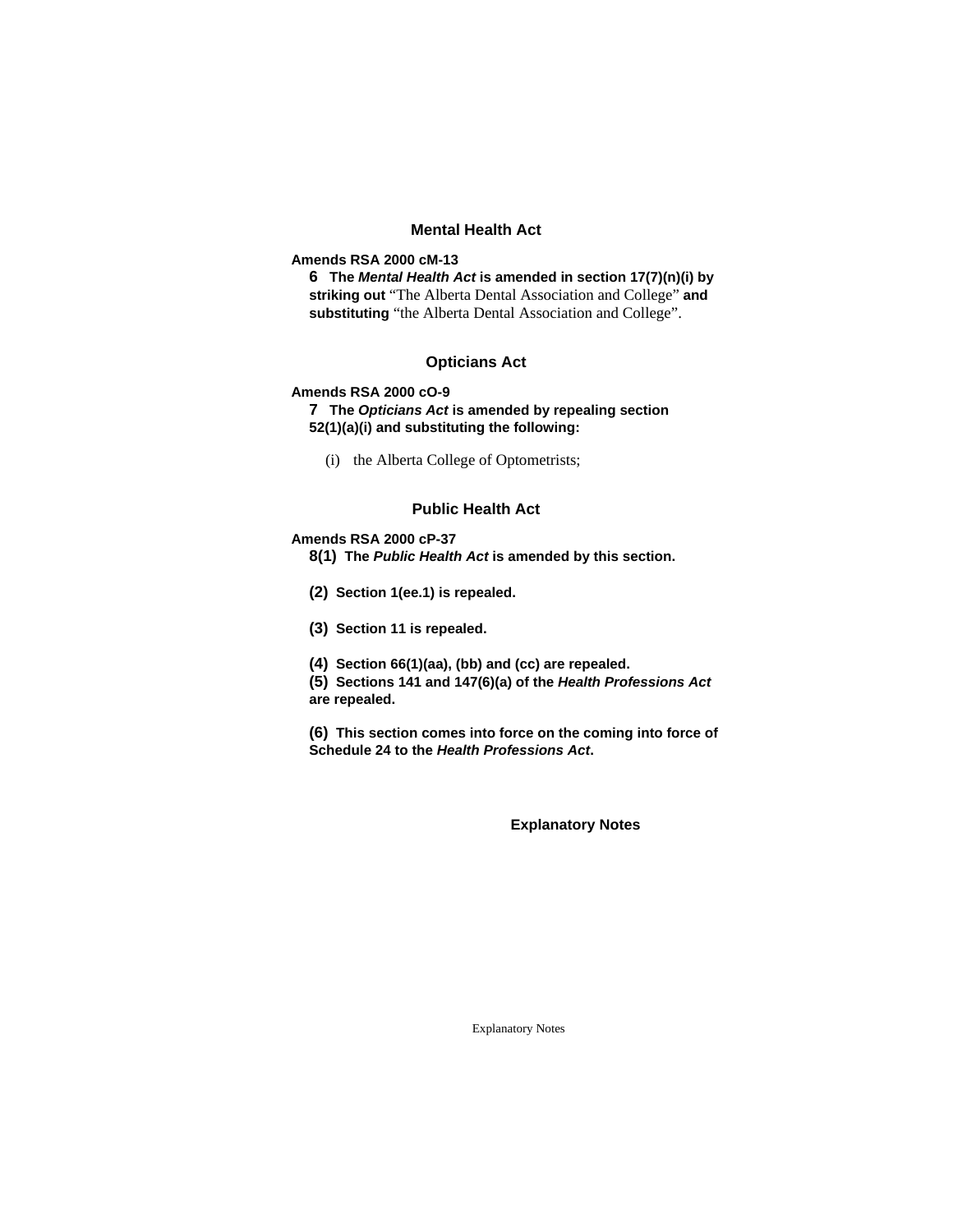#### **Alberta Health Care Insurance Act**

**1**(1) Amends chapter A-20 of the Revised Statutes of Alberta 2000.

- (2) Name change of college.
- (3) Name change of college.
- (4) Name change of college.
- (5) Name change of college.

### **Government Organization Act**

**2** Amends chapter G-10 of the Revised Statutes of Alberta 2000. Sections 1 and 2(1) of Schedule 7.1 presently read in part:

- *1 In this Schedule,* 
	- *(b) "compound" means to mix together 2 or more ingredients of which at least one is a drug for the purposes of dispensing a drug or drugs;*
	- *(c) "dispense" means*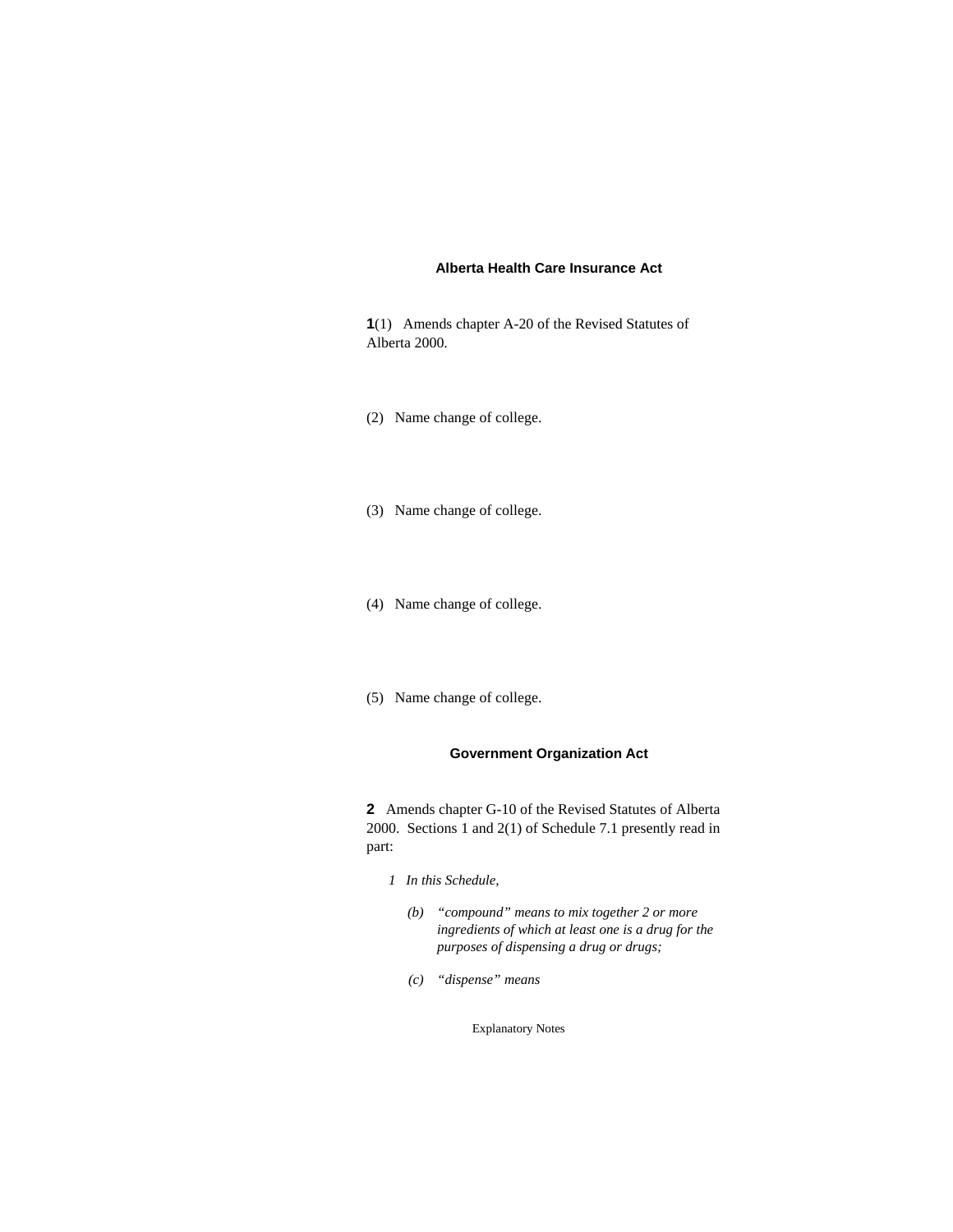- *(i) except in section 2(1)(h) and (r), to provide a drug pursuant to a prescription, but does not include administration of a drug to a person;*
- (*ii*) in section  $2(1)(r)$ , the objective verification of *corrective lenses to the prescription;*

*2(1) The following, carried out in relation to or as part of providing a health service, are restricted activities:* 

*(h) to prescribe, dispense, compound or administer a vaccine or parenteral nutrition;* 

#### **Health Care Protection Act**

**3** (1) Amends chapter H-1 of the Revised Statutes of Alberta 2000.

- (2) Name change of college.
- (3) Name change of college.
- (4) Name change of college.

## **Health Professions Act**

**4** (1) Amends chapter H-7 of the Revised Statutes of Alberta 2000.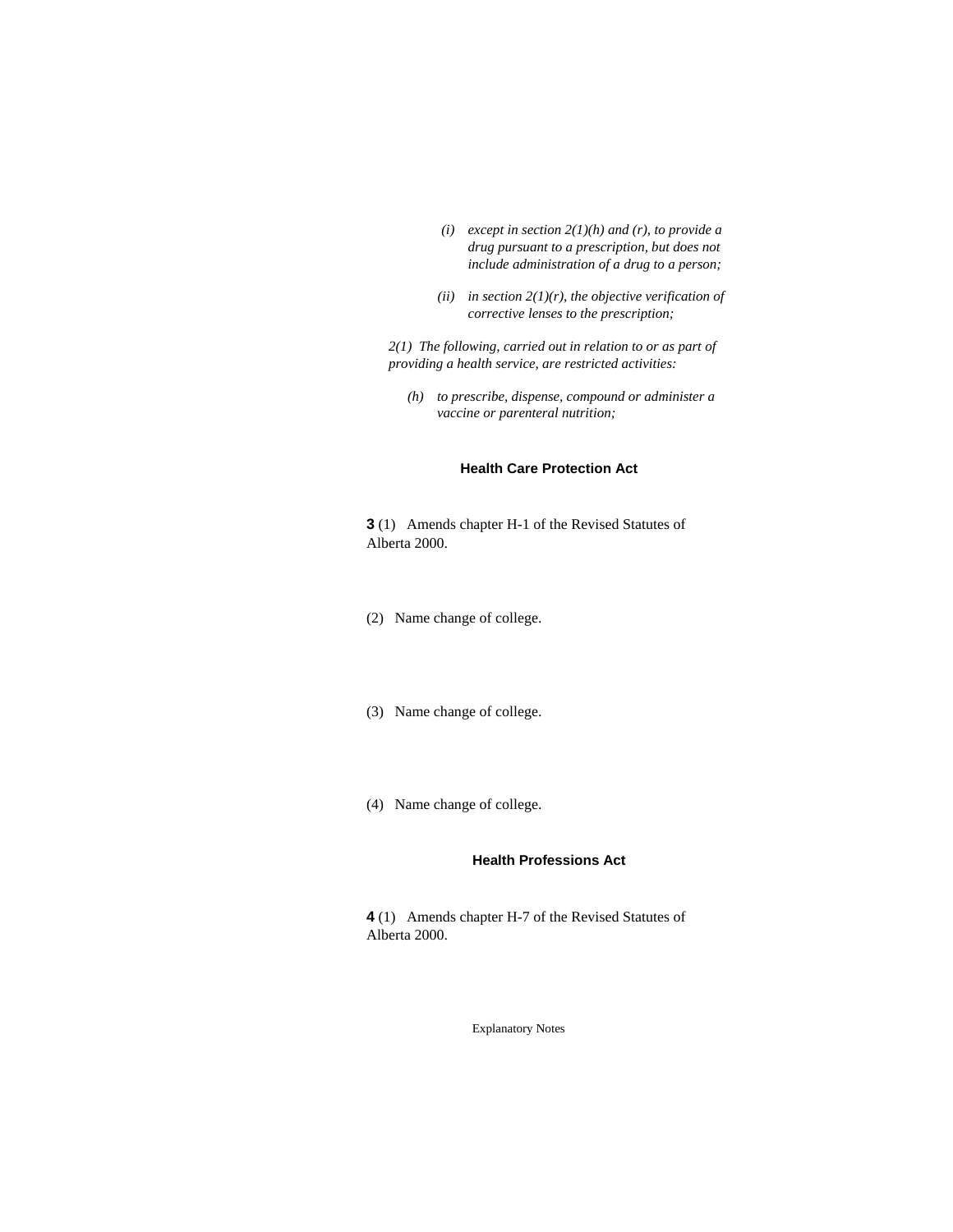- (2) Use of the term "specialist".
- (3) Section 131(1)(k) presently reads:
	- *131(1) A council may make regulations* 
		- *(k) respecting the use of abbreviations, initials and titles within the meaning of the schedules to this Act and the use of the words "registered" and "regulated" and the phrase "regulated health professional" by a regulated member or a category of regulated members;*
- (4) Section 146(1) presently reads:

*146(1) The Fatality Inquiries Act is amended in section 8(2) by striking out "Medical Profession Act" and substituting "Health Professions Act".* 

- *(2) The Alberta Health Care Insurance Act is amended* 
	- *(a) in section 1(t)(i) by striking out "a person registered as a medical practitioner or as an osteopathic practitioner under the Medical Profession Act" and substituting "a regulated member of the College of Physicians and Surgeons of the Province of Alberta under the Health Professions Act who holds a practice permit respecting the practice of medicine, surgery or osteopathy or a professional corporation registered with the College of Physicians and Surgeons of the Province of Alberta";*
	- *(b) by repealing section 22(20)(a) and substituting the following:* 
		- *(a) the council or a hearing committee of the College,*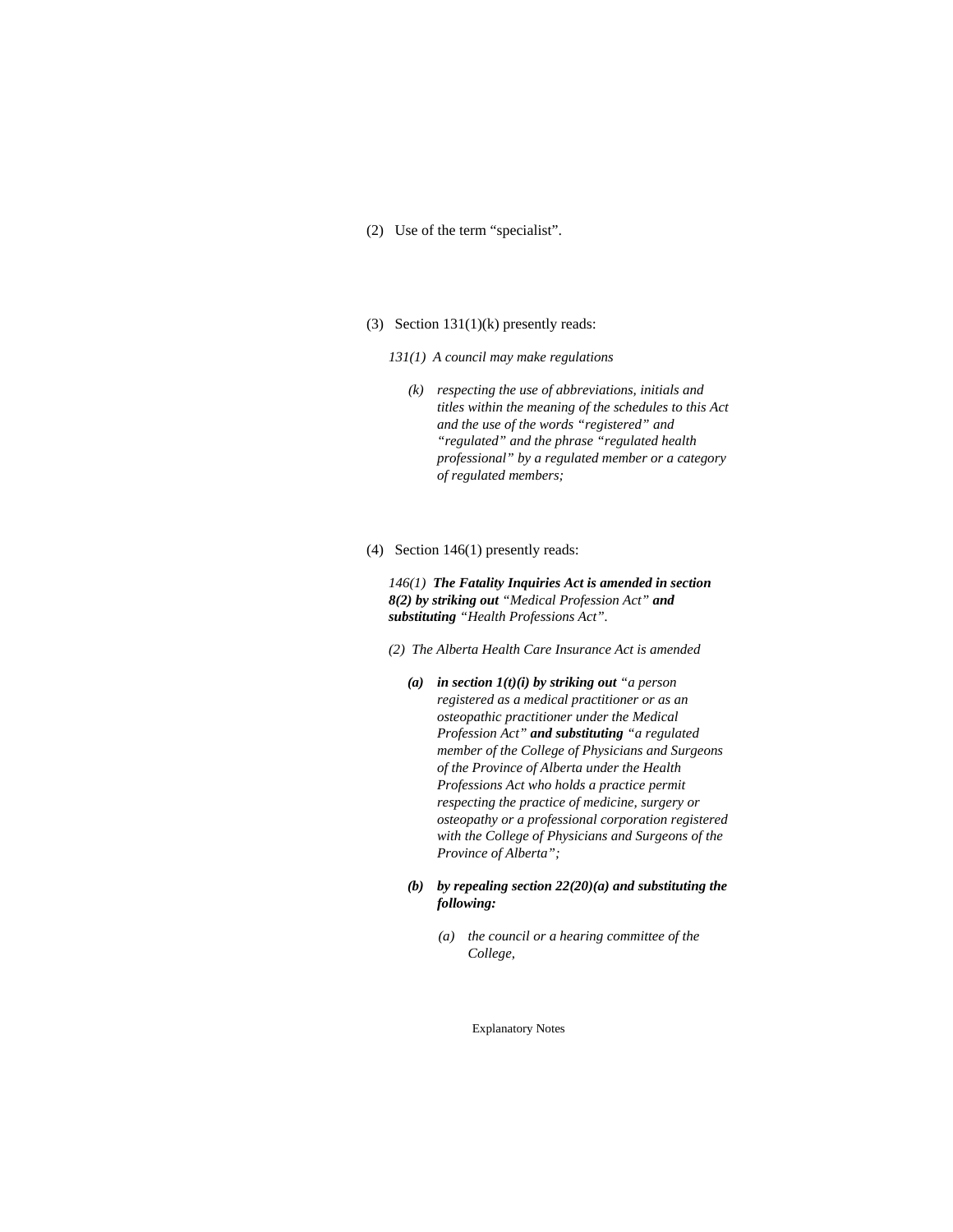### *(3) Section 1(n)(i) of the Hospitals Act is repealed and the following is substituted:*

 *(i) with reference to medical services provided in Alberta, a person registered as a regulated member of the College of Physicians and Surgeons of the Province of Alberta under the Health Professions Act who holds a practice permit respecting the practice of medicine, surgery or osteopathy, and* 

#### *(4) The Companies Act is amended*

- *(a) in section 15(4)*
- *(i) by adding "or" at the end of clause (a);*
- *(ii) by striking out "or" at the end of clause (c);*
- *(iii) by repealing clause (d);*
- *(iv) by striking out ", Legal Profession Act or Medical Profession Act" and substituting "or Legal Profession Act";*
- *(b) in section 16(2) and (3) by striking out "Medical Profession Act,";*
- *(c) in section 16(5)* 
	- *(i) by striking out ", Legal Profession Act or Medical Profession Act" and substituting "or Legal Profession Act";*
	- *(ii) by striking out ", section 119(1) of the Legal Profession Act or section 77(1) of the Medical Profession Act" and substituting "or section 119(1) of the Legal Profession Act".*

*(5) The Dependent Adults Act is amended in section 1(p) by striking out "registered as a medical practitioner under the Medical Profession Act" and substituting "who is a regulated member of the College of Physicians and Surgeons of the Province of Alberta who is a physician, surgeon or osteopath".*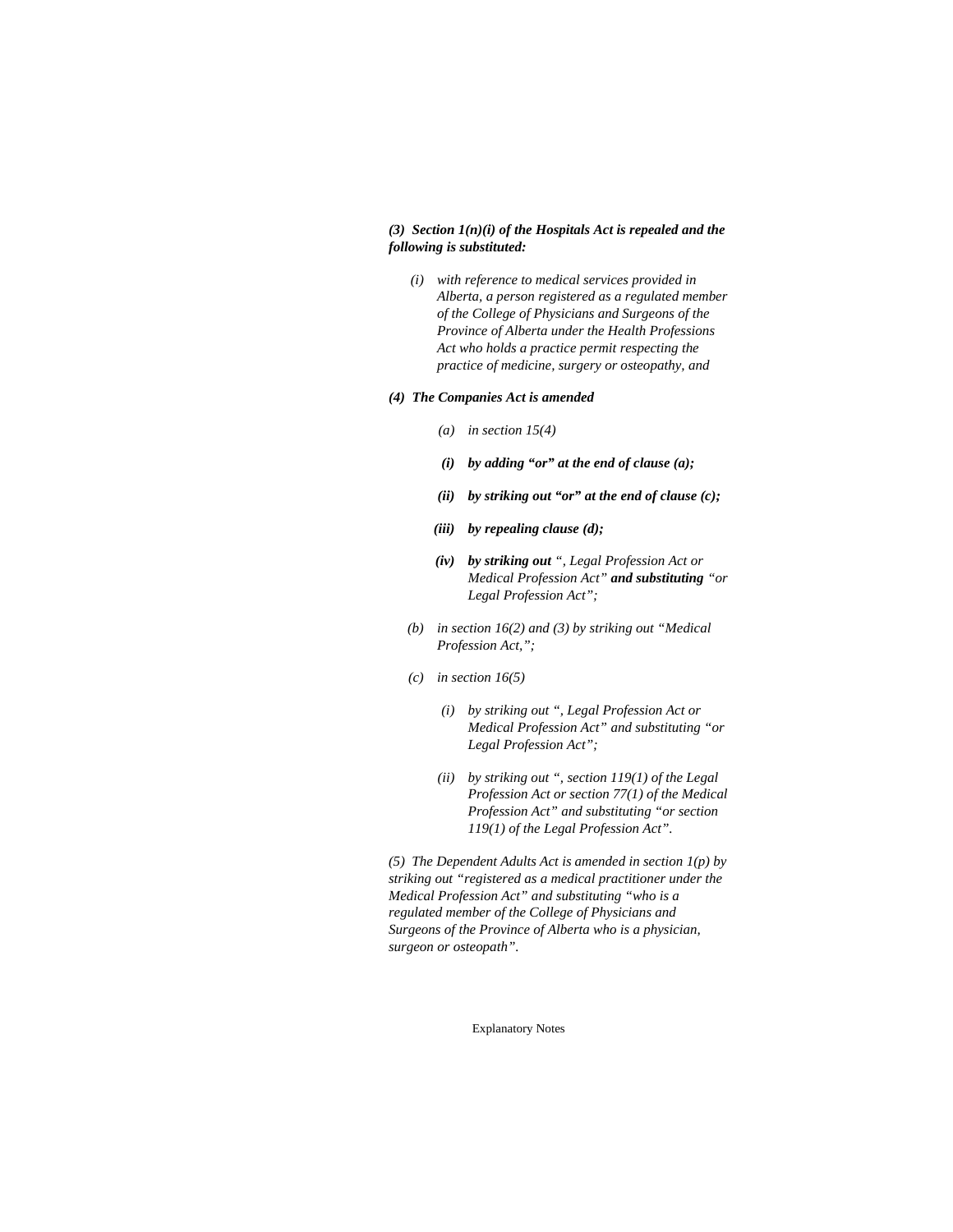*(6) The Emergency Medical Aid Act is amended in section 1(a) by striking out "registered as a medical practitioner under the Medical Profession Act" and substituting "a regulated member of the College of Physicians and Surgeons of the Province of Alberta who is a physician, surgeon or osteopath".* 

*(6.01) The Fair Trading Act is amended in section 103(2)(b) by striking out "Medical Profession Act," and substituting "Schedule 21 of the Health Professions Act,".* 

*(6.1) The Health Care Protection Act is amended in section 29(a) by striking out "section 103 of the Medical Profession Act and the bylaws" and substituting "Schedule 21 of the Health Professions Act and the regulations".* 

*(7) The Interpretation Act is amended in section 28(1)(pp) by striking out "registered under the Medical Profession Act as a medical practitioner" and substituting "a regulated member of the College of Physicians and Surgeons of the Province of Alberta who holds a practice permit respecting the practice of medicine, surgery or osteopathy".* 

*(8) The Mental Health Act is amended* 

- *(a) in section 1(l)* 
	- *(i) by striking out "registered under the Medical Profession Act" and substituting "a regulated member of the College of Physicians and Surgeons of the Province of Alberta under the Health Professions Act";*
	- *(ii) by striking out "Alberta" and substituting "the Province of Alberta";*
- *(b) in section 17(7)(m)* 
	- *(i) by striking out "of the College of Physicians and Surgeons or an investigating committee under the Medical Profession Act" and substituting "or hearing tribunal of the College of Physicians and Surgeons of the Province of Alberta";*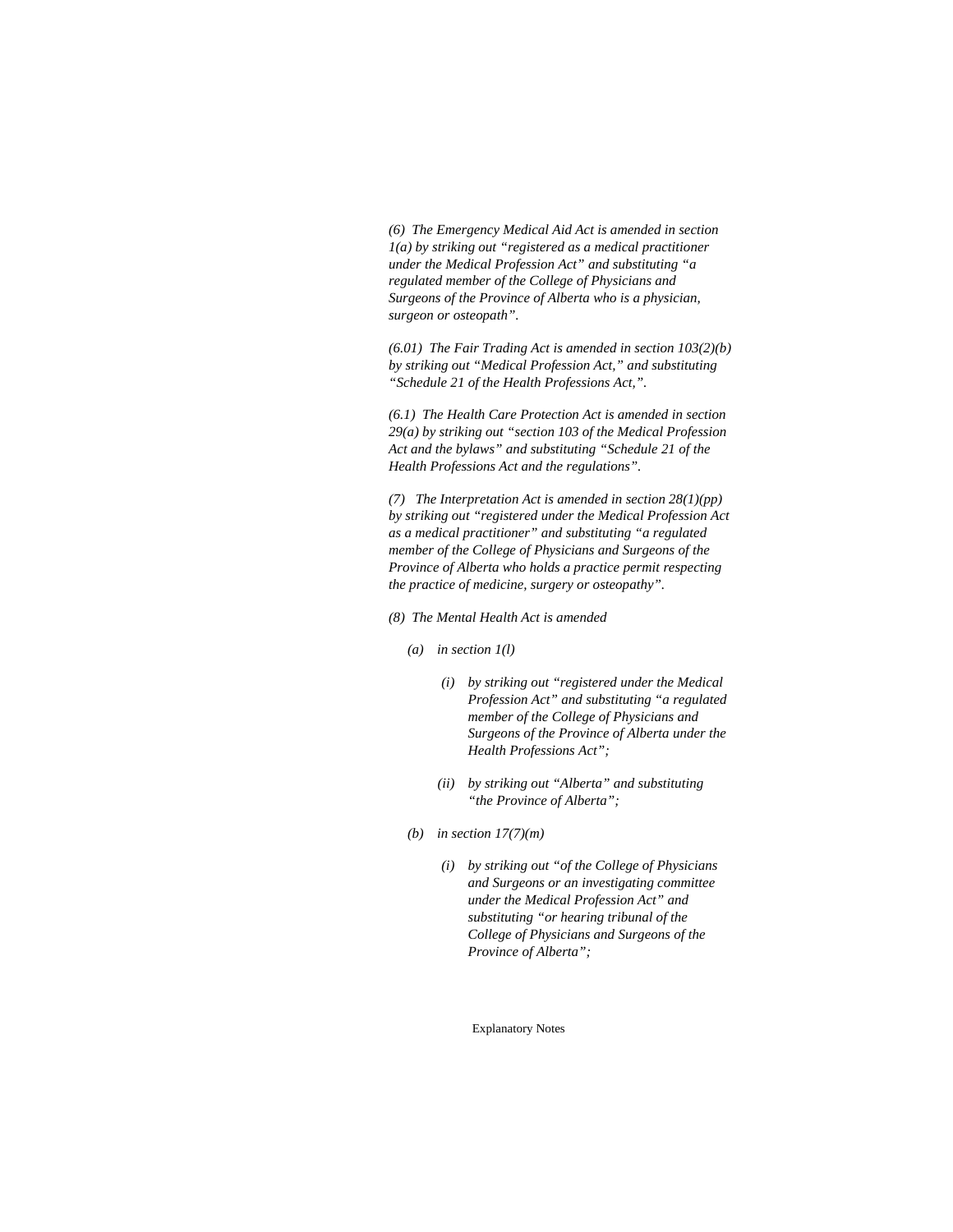*(ii) in subclause (i) by striking out "College or" and substituting "College of Physicians and Surgeons of the Province of Alberta or".* 

*(9) The Public Health Act is amended by repealing section 70(5)(b)(i) and substituting the following:* 

- *(i) a regulated member of the College of Physicians and Surgeons of the Province of Alberta under the Health Professions Act who is a physician, surgeon or osteopath but does not apply to a student enrolled in a program of studies and to podiatrists,*
- (5) Section 152(1) presently reads:

#### *152(1) The Alberta Health Care Insurance Act is amended*

- *(a) in section 1(v)(i) by striking out "a member of the Alberta Podiatry Association and lawfully entitled to practise in Alberta, and" and substituting "a regulated member of the College of Physicians and Surgeons of the Province of Alberta who holds a practice permit respecting the practice of podiatry, and";*
- *(b) in section 18(4)(e) by striking out "Council of Management of the Alberta Podiatry Association" and substituting "board of directors of the Alberta Association of Podiatric Medicine, incorporated under the Societies Act,";*
- *(c) by repealing section 22(20)(e).*
- (6) Protected abbreviation.
- (7) Protected abbreviations.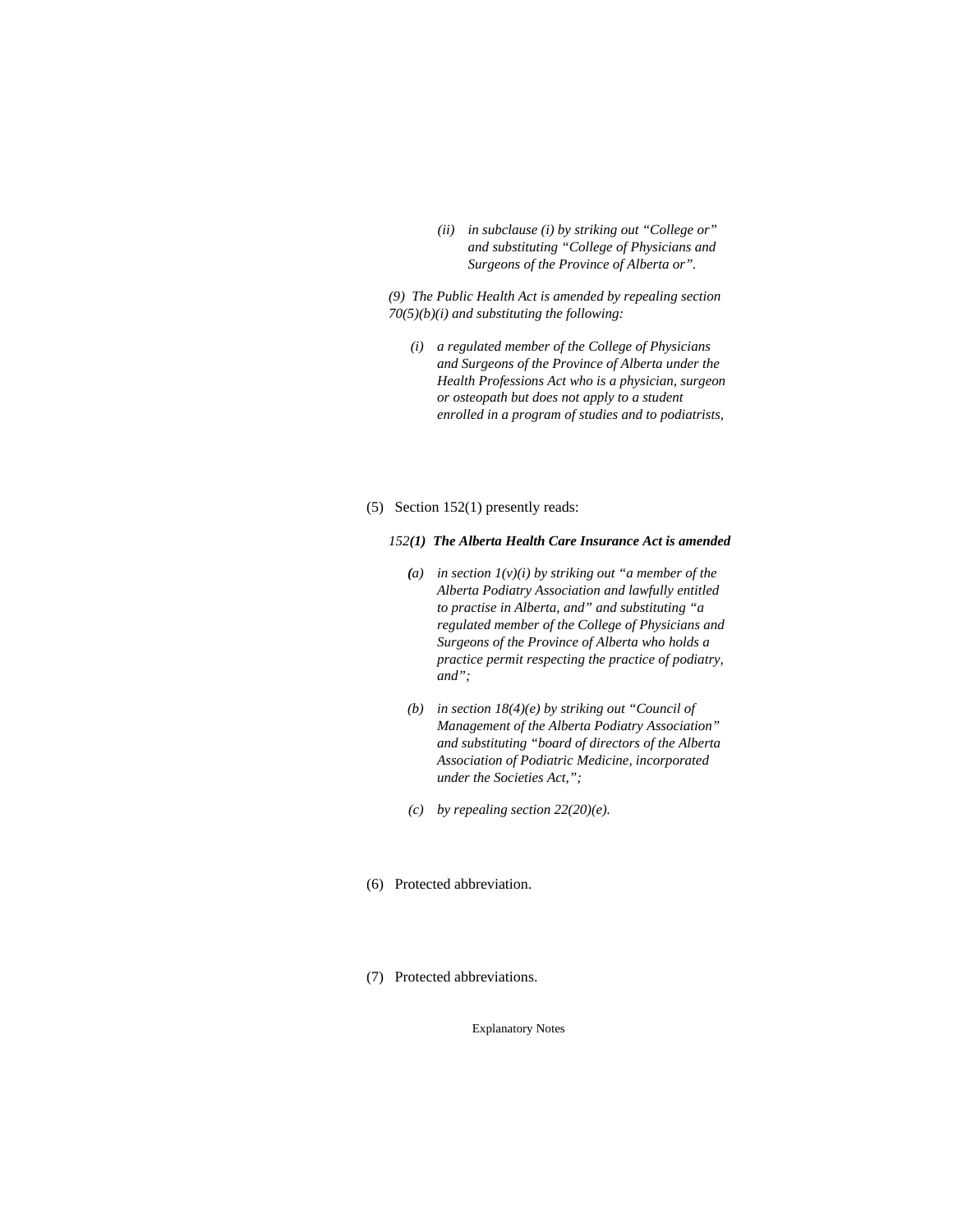- (8) Name change of colleges.
- (9) Adding protected title.
- (10) Change of heading.
- (11) Name change of college.
- (12) Name change of college.
- (13) Protected title and abbreviations.

(14) Continuation of corporation and name change of college.

(15) Name change of college.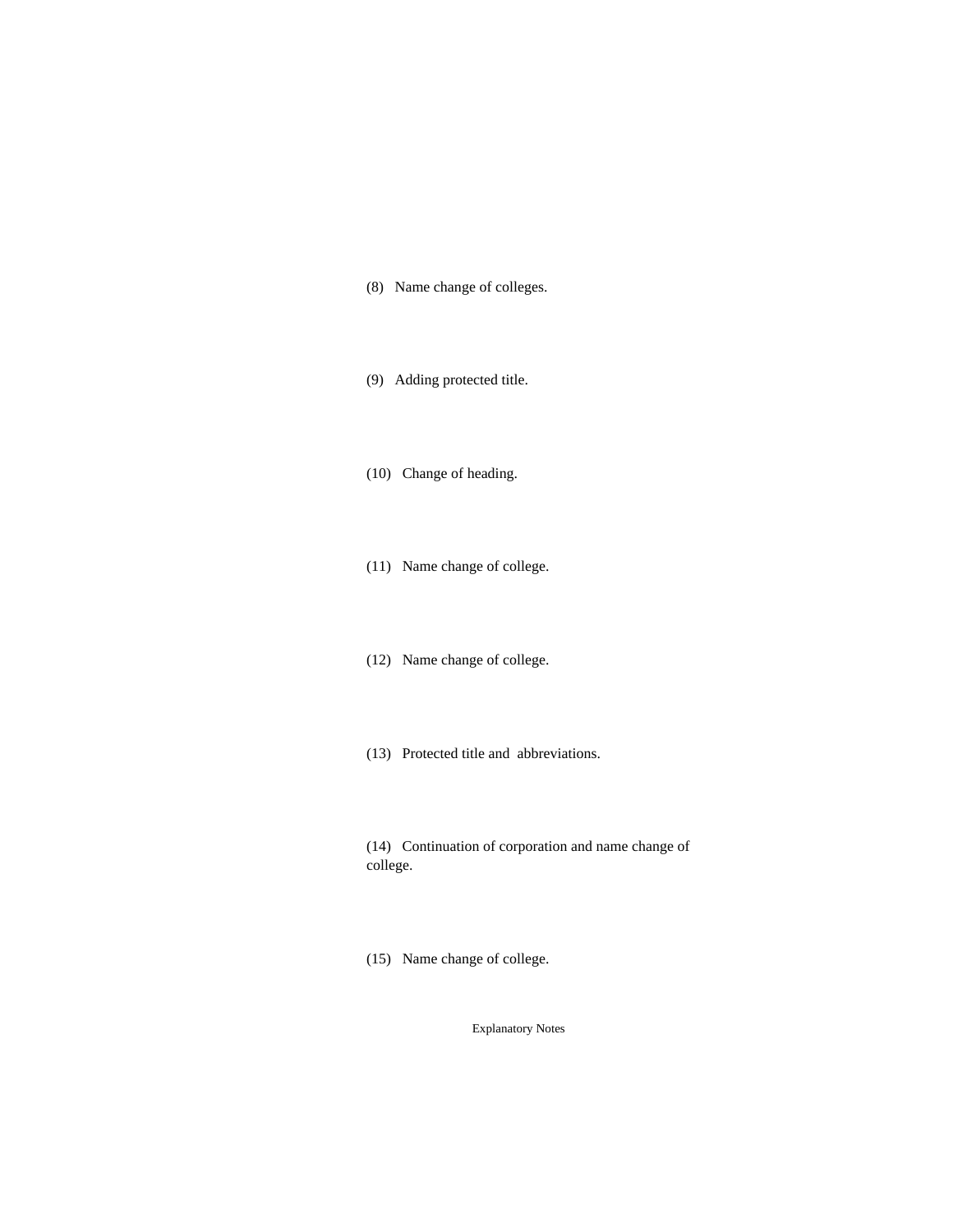- (16) Protected abbreviations.
- (17) Protected abbreviations.
- (18) Adding protected title.
- (19) Name change of college.
- (20) Name change of college.
- (21) Name change of college.

### **Hospitals Act**

**5** Amends chapter H-12 of the Revised Statutes of Alberta 2000. Name change of college.

**Mental Health Act**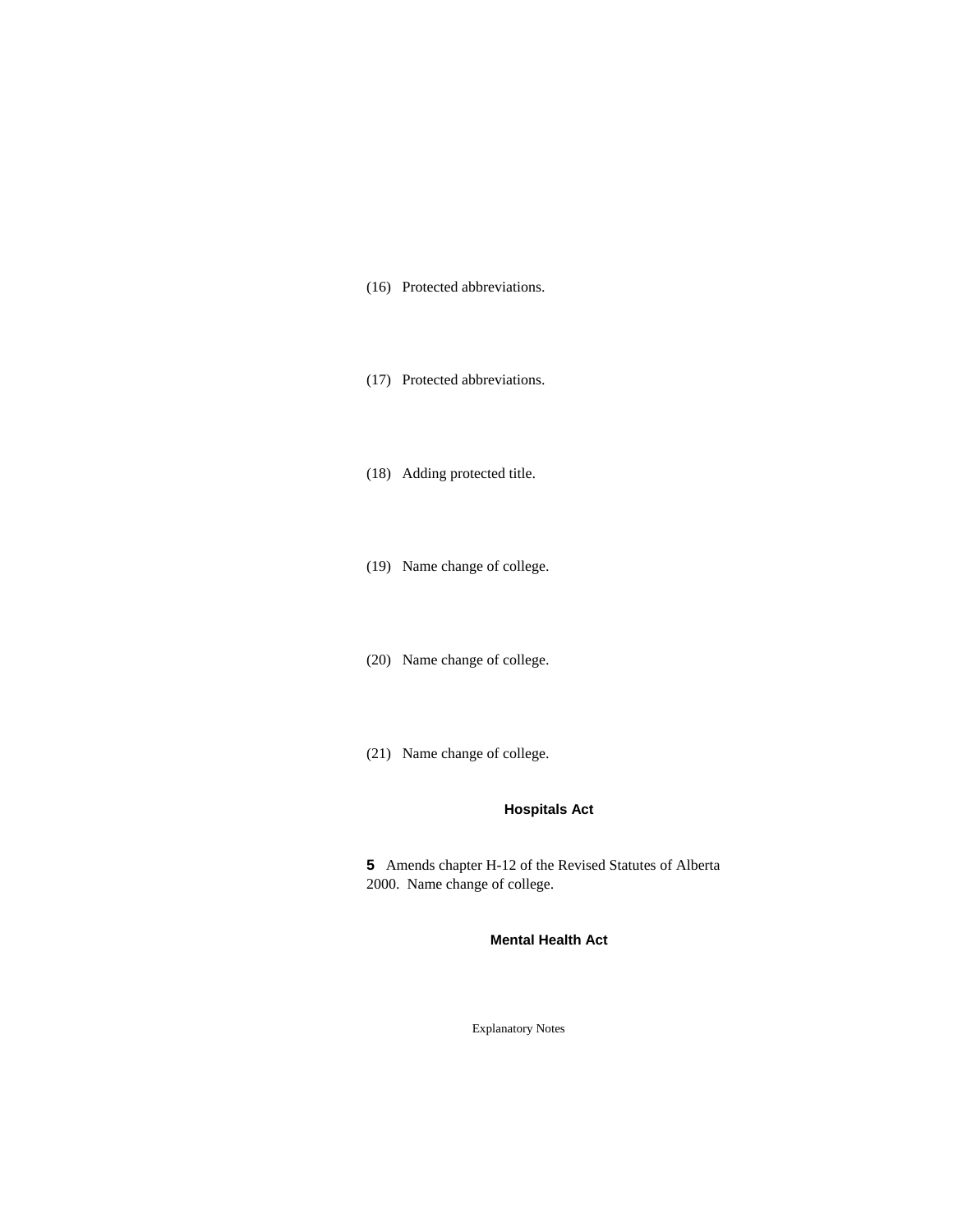**6** Amends chapter M-13 of the Revised Statutes of Alberta 2000. Name change of college.

### **Opticians Act**

**7** Amends chapter O-9 of the Revised Statutes of Alberta 2000. Name change of college.

### **Public Health Act**

**8**(1) Amends chapter P-37 of the Revised Statutes of Alberta 2000.

(2) Section 1 presently reads in part:

#### *1 In this Act,*

- *(ee.1) "nurse practitioner" means a registered nurse within the meaning of the Nursing Profession Act who provides health services in accordance with the regulations;*
- (3) Section 11 presently reads:

*11 Notwithstanding the Medical Profession Act and the Pharmaceutical Profession Act, a nurse practitioner may provide the health services permitted under the regulations.* 

(4) Section 66(1) presently reads in part:

*66(1) The Lieutenant Governor in Council may make regulations*